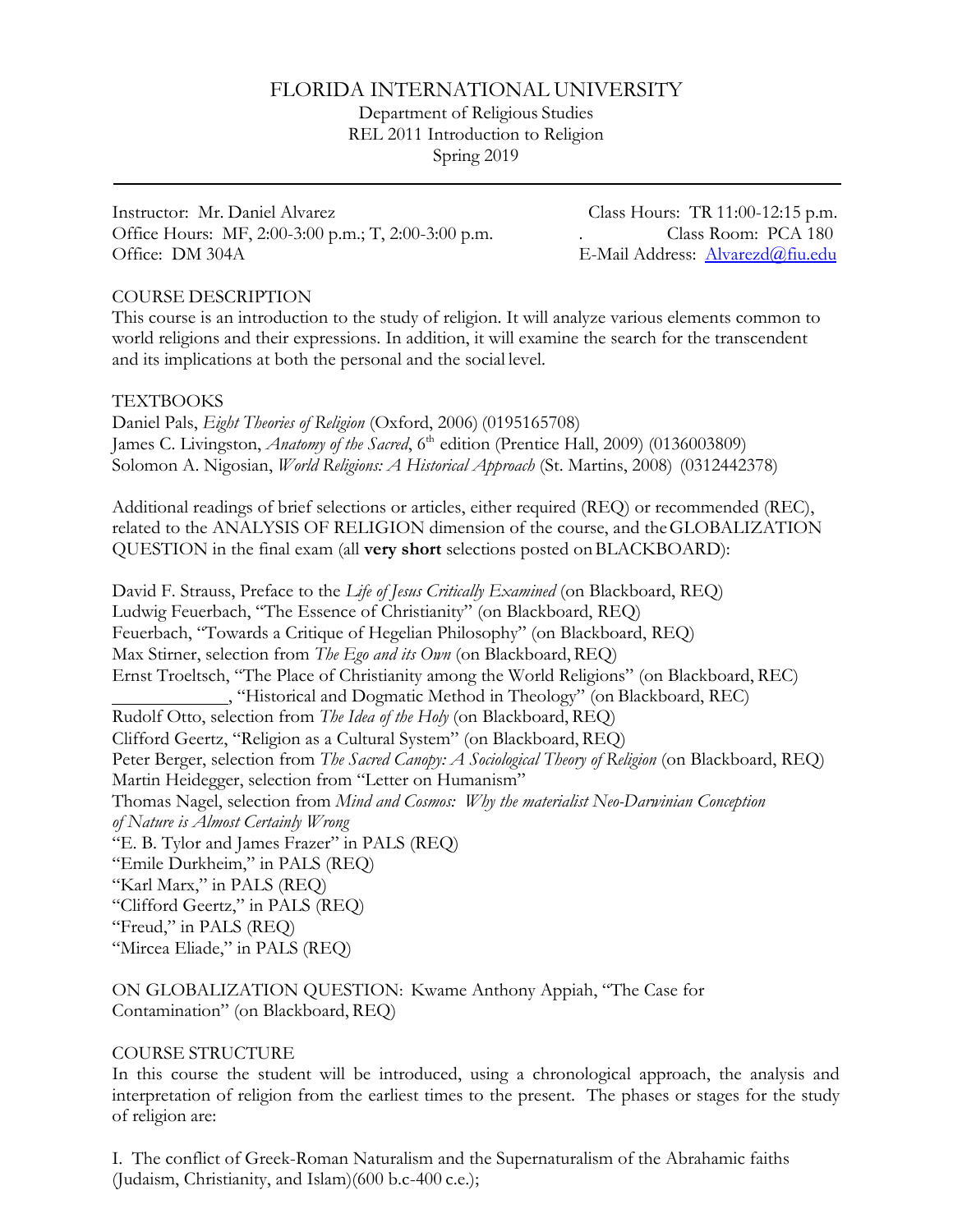II. The victory of Judeo-Christianity in the West (c.a. 381 c.e.) until the shattering of the Medieval Christian consensus by the Renaissance and the Protestant Reformation (400-1600);

III. The emergence of Scientific Naturalism from the Renaissance to the Enlightenment (1600- 1800);

IV. The reaction to Enlightenment Naturalism during the first half of the  $19<sup>th</sup>$  century and philosophic-religious defense of religion (Schleiermacher and Hegel), and the counter-critique of that defense (Ludwig Feuerbach, David. F. Strauss, Karl Marx, Max Stirner, F. Nietzsche) (1840- 1859); 5. The Triumph of Scientific Naturalism during the second half half of the  $19<sup>th</sup>$  century and consequent rise of naturalistic sociological, anthropological, and psychological analyses and interpretations of religion (E. B. Tylor, James Frazer, Durkheim, Weber, Freud) (1859-1980);

V. The emerging critique of scientific naturalism (Heidegger, Thomas Nagel) and the philosophical defense of religion (Richard Swinburne, William Lane Craig, J. P. Moreland), and the rapprochement between religion and the social sciences (anthropology and sociology, led by Rudolf Otto, Mircea Eliade, Clifford Geertz, Peter Berger, Victor Turner) (1980-present).

Guided by the chronological approach outlined above, in the lectures I will provide the raw data for analysis, comparison, and the application of the conceptual tools and categories of the study of religion (for this course, the categories and analysis proffered by Daniel Pals in his *Eight Theories of Religion*, and James C. Livingston in his *Anatomy of the Sacred* [6<sup>th</sup> edition]). Complementing these text books, which emphasize categories, concepts, and structures that can be applied to most religious phenomena around the globe, short selections from sources will be included that focus on the analysis of religion per se (Pals, Schleiermacher, Feuerbach, Strauss, Berger, and the like) will allow the student to grasp the categories through which religion has been analyzed and interpreted. I remind the student that Livingston's approach is not chronological but conceptual, thus it is a complement to my lectures. Students are expected to read the material assigned from Livingston even though it may not coincide on a particular day with what I am lecturing on. This is particularly important since midterm and final essay questions (including questions from the cumulative objective final exam) will be drawn from both Livingston and Pals.

To further enhance the appreciation of the religious dimension of the human, the student will select **one** (1) religious traditions **outside his/her own** (whether you practice the religious tradition of your parents or culture is irrelevant) for personal observation through visits to places of worship (from the list provided by instructor). The format of the field reports will also be provided by the instructor (see end of syllabus). Films/videos giving the student a unique audio-visual perspective into the rituals, symbols, practices, sensibilities, "look and feel" of religious traditions selected for study in this course will complement the lectures and discussions. Last but not least, the reading of the *Bhagavad Gita* will afford the student the opportunity to engage at a serious and sustained level one of the major non-Christian Scriptures.

In additional to the readings on the world religions, as I explained above, I have posted short selections from the major interpretations of religion. Throughout the course I will be commenting on these interpretations, an understanding of which is fundamental to the central objective of this course, and which is also indispensable for answering the GLOBALIZATION QUESTION included in the final exam.

### INSTRUCTIONAL OBJECTIVES

1. To provide the student with the "raw materials" for the study of religion by immersing the student in the beliefs, doctrines, rituals, symbols, (select) scriptures, and experiences (through site visits) of five of the major world religions.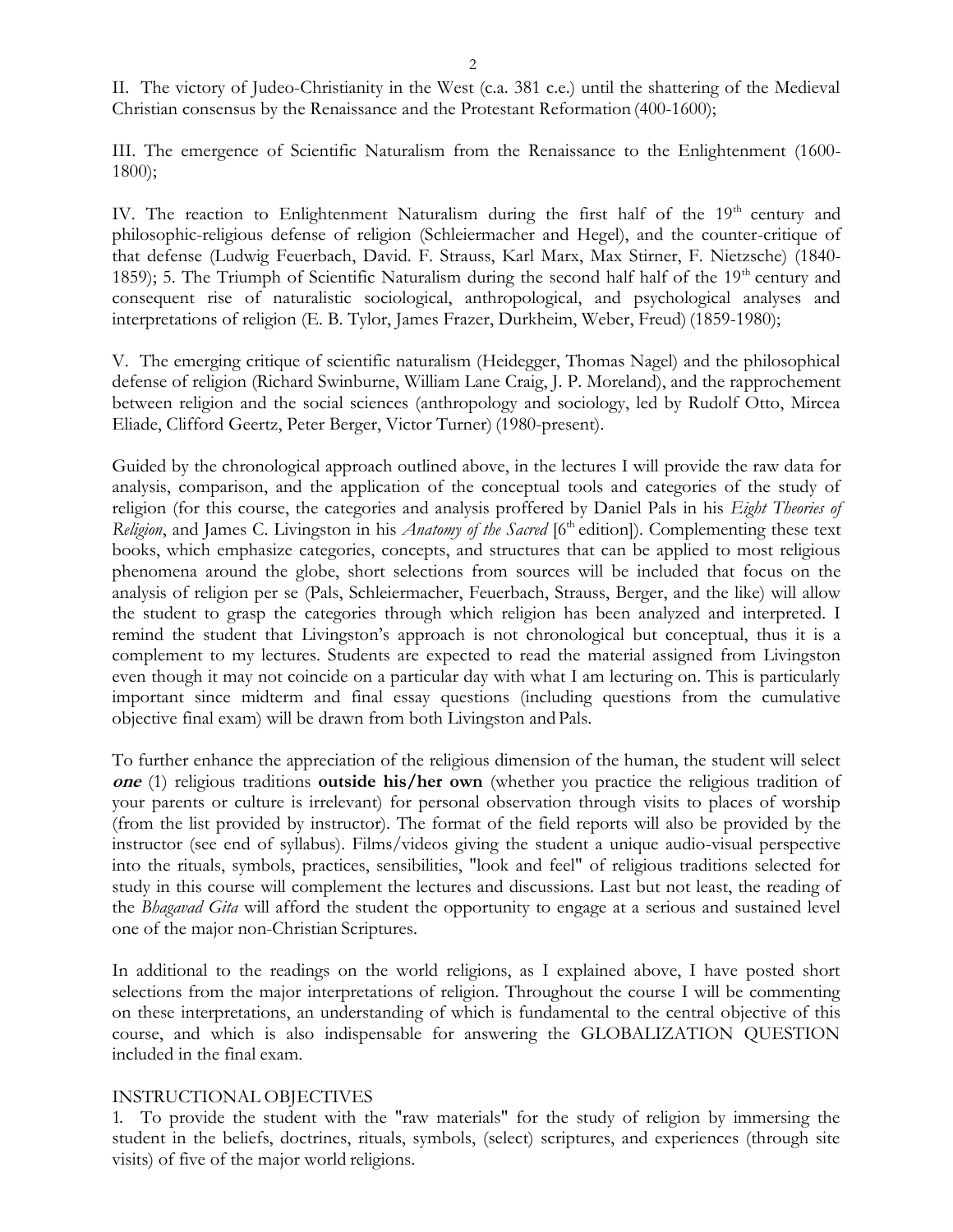2. To facilitate the informed cross-cultural comparison and evaluation of ways of being religious by focused study of select world religions.

3. To introduce the student to the interpretive categories or "dimensions" for the study of religion as proffered by a renowned religious scholar, Ninian Smart, and through the focused study and site visits of select world religions assess/test their applicability to actual religious phenomena.

4. To widen, enhance and enrich the intellectual and spiritual horizons of the student by exposure to the spiritual beauty, vitality, coherence, plausibility and richness of non-Christian, non-Western approaches to the transcendent or ultimate reality.

5. To challenge the student to situate him/herself if only for the duration of a term in the "shoes" of a practitioner of at least one of the great world religions and to "see" the world as the practitioner sees it, to adopt the practitioner's "perspective," to enter sympathetically and creatively into the worldview of Buddhism, Hinduism, Judaism, Christianity, and Islam.

6. To equip the student with the conceptual tools and to provide the context for dialogue and discussion that will enable him or her to live in an enormously complex, interdependent, and religious plural world with patience, understanding, and appreciation for that which is different, and in some cases irreconcilably different, from his or her own"worldview."

# UNIVERSITY REQUIREMENTS: GLOBAL LEARNING OBJECTIVES

- Global Awareness: Students will be able to demonstrate knowledge of the interrelatedness of local, global, international, and intercultural issues, trends, and systems.
	- o **Course Learning Outcome:** Students will demonstrate knowledge of the interrelated dynamics (social-cultural, political, economic, etc.) that shape the actions of multiple figures in diverse cultural contexts.
- Global Perspectives: Students will be able to develop a multi-perspective analysis of local, global, international, and intercultural problems.
	- o **Course Learning Outcome:** Students will be able to analyze the multiple causal forces that shape the perspectives of historical individuals/persons — economic, political, sociological, technological, cultural, etc.
- Global Engagement: Students will be able to demonstrate a willingness to engage in local, global, international, and intercultural problemsolving.
	- o **Course Learning Outcome:** Students will demonstrate a willingness to engage in negotiation regarding actions of global import within the context of the class simulation.

### COURSE REQUIREMENTS

As a **Gordon Rule course**, written assignments are required of all students in order to fulfill the State-mandated standards for this course. The Gordon Rule requirement will be met by:

- 1. A 6-8 page Essay format Mid-Term Exam (Essay format) (30%)
- 2. A 6-8 page Essay format Final Exam (Essay format) (30%)

3. One (1) Site Visit Report, 4-5 pages, based on visits to places of worship of select world religions represented in the South Florida area. The Site Visit must be written in *essay* form(20%)

4. Cumulative Objective Exam, 50 questions multiple choice/true or false (20%). You will get **two (2) attempts for the exam**. It will be posted Monday-Thursday during finalsweek.

5. Globalization Essay (which will be graded as part of the Essay FinalExam).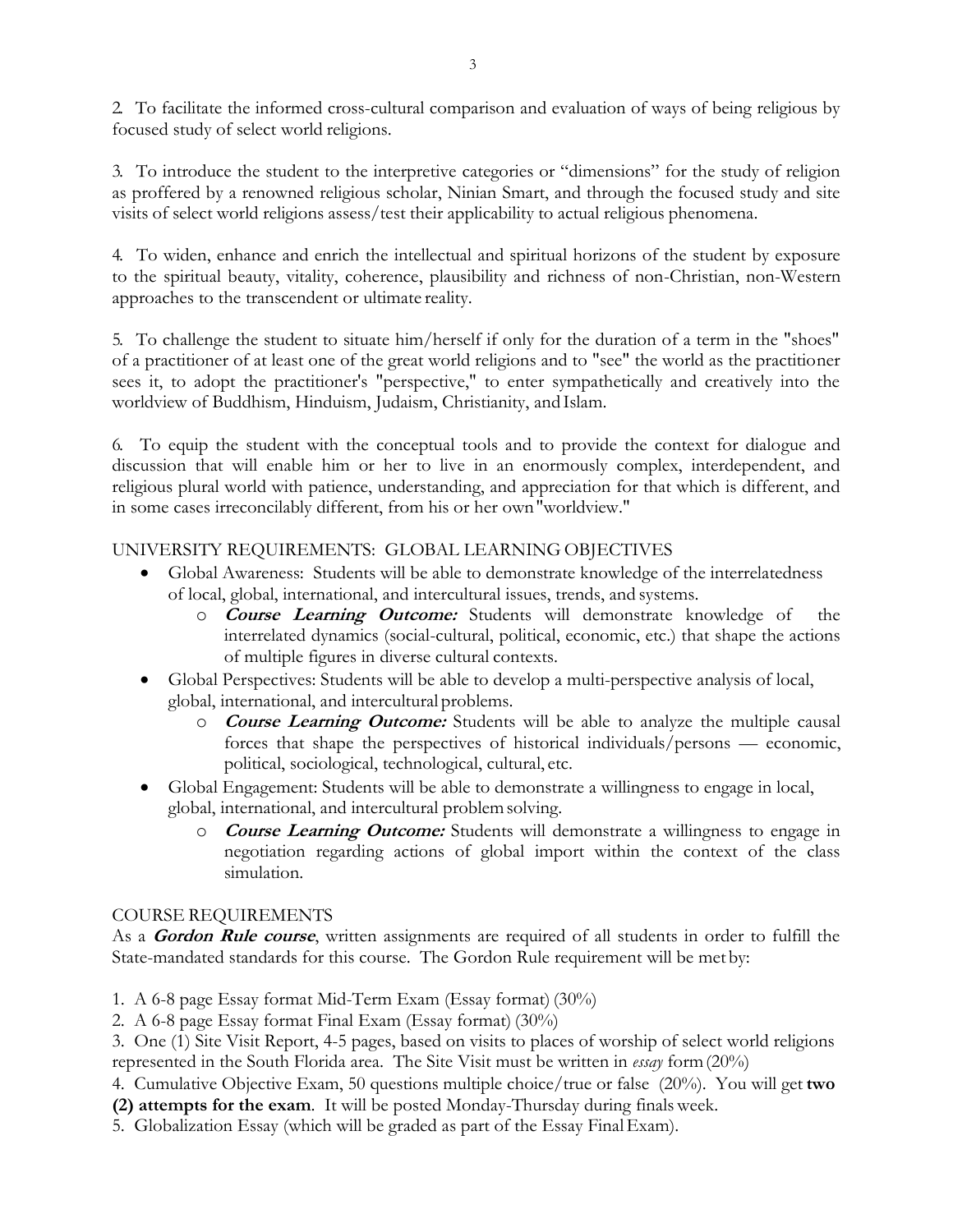### **All work is to be done online and submitted to BLACKBOARD**.

### EXTRA CREDIT

During the course of the term, there will various extra credit opportunities available to the student. You will earn one (1) point towards the final grade, based on 100 points. So if you attend five (5) extra credit events, you will have earned five (5) whole points toward your final score total. Students will be allowed to earn **up to 10 extra credit points**. Proof of attendance to an extra credit event will be submitting a 3x5 index card, which will be collected by the professor and the Teac;hing Assistants (TAs) after the conclusion of the event (not before).

Only special lectures offered by the Religious Studies Department, Muslim World Studies Initiative, Middle East Studies Center, Judaic Studies, Institute of Asian Studies, and Center for Spirituality count toward extra-credit opportunities and will be announced in class and via email to allstudents.

### SUBMISSION OF WRITTEN WORK

- 1. Students will have one week to submit assignments to TURNITIN.COM (ON BLACKBOARD). Due dates will be posted on the weeks assignments are due. Papers submitted **any time within one week** after the first week dates will (that is, the second week) be deducted **10 points**; any time during the week after that (the third week) **20 points**. **No paper will be accepted after the third week** (see dates below).
- 2. This late papers policy does not apply to the final exam. Final exams will be submitted during the announced submission period and will not be accepted after that.
- 3. Students should print the **Turnitin.com receipt** that verifies the date and the hour you they submitted their work. Receipts are essential to settle disputes as to when and whether a paper was submitted (and avoid possible late submission point deductions).
- 4. All written work will be submitted through TURNITIN.COM (midterm, final, and site visit).
- 5. All written work must be typed, double-spaced, and in a "normal" size font (written work submitted in *large* font will not be acceptable); and any quotations should follow the manual of style or the standard style recommended by FIU.
- 6. This course may also fulfill the **Critical Inquiry** requirement of the FIU core curriculum if the student earns a grade of "C" or higher. A "C-" or lower grade will **not** satisfy the Critical Inquiry requirement.
- 7. Grades will be posted **10 days after the last due date** of the week papers are submitted. Please do not ask for your grade before the ten days are up.
- 8. **Quotations from internet sources** (Wikipedia, Encarta, and the like) **will not be accepted**. All source quotations must be from the assigned textbooks.

# ACADEMIC HONESTY AND PLAGIARISM **FIU Academic Misconduct Statement**

*Florida International University is a community dedicated to generating and imparting knowledge through excellence in teaching and research, the rigorous and respectful exchange of ideas, and community service. All students should respect the right of others to have an equitable opportunity to learn and honestly to demonstrate the quality of their learning. Therefore, all students are expected to adhere to a standard of academic conduct that demonstrates respectfor themselves, their fellow students, and the educational mission of the University. All students are deemed by the University to understand that if they are found responsible for academic misconduct, they will be subject to the Academic Misconduct procedures and sanctions, as outlined in the Honors College StudentHandbook.*

### *Academic misconduct includes:*

• *Cheating – The unauthorized use of books, notes, aids, electronic sources, or assistance from another person*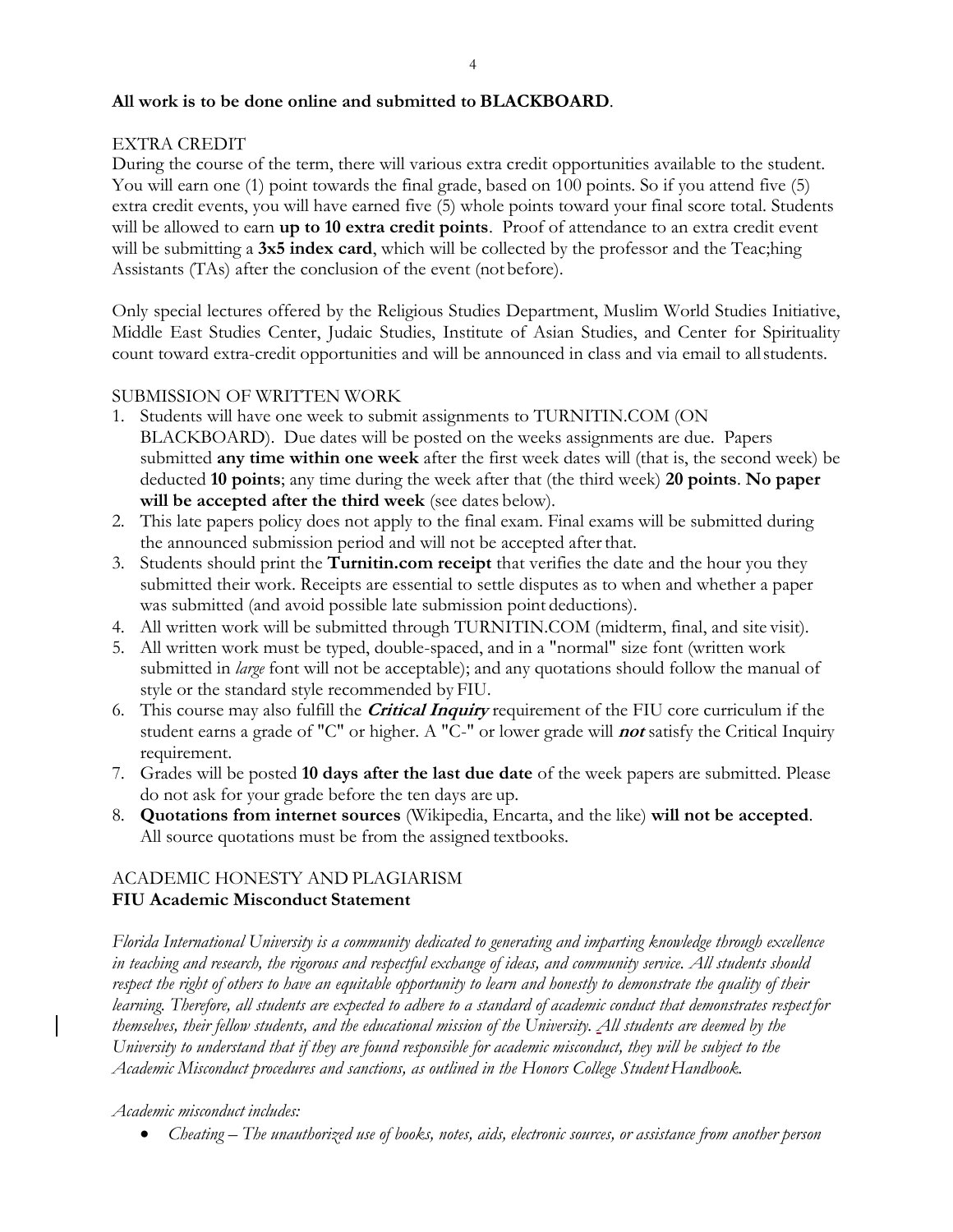*with respect to examinations, course assignments, field service reports, class recitations or other work; orthe unauthorized possession of examination papers or course materials, whether originally authorized or not. Cheating violates both University and College codes.*

- *Plagiarism – The use and appropriation of another's work without any indication of the source, and the representation of such work as the student's own. Any student who fails to give credit for ideas, expressions or materials taken from another source, including Internet sources, commits plagiarism. Plagiarism violates both University and College codes.*
- *Unacceptable behavior – Students who show repeated or egregious disrespect for classmates or instructors, are disruptive, or consistently violate course rules are subject to the sanctions of the HonorsCollege.*

### OBJECTIVE FINAL

The objective final will be fifty (50) multiple choice and true or false questions. It will be available in Blackboard. The exam will be open during the Final Exam week (but must be completed before 11:30 p.m. on the final day of the posting).

#### COURSE GRADES

Mid-Term Exam: 30% of final grade. Final Exam: 30% of final grade. Site Visit Report: 20% of final grade. Cumulative Objective Exam: 20% of final grade.

#### GRADE CRITERIA

 $A-A$ -  $=$  Outstanding/Exceptional in terms of content (grasp of concepts, depth of analysis and comprehension) and expression (grammar, diction, syntax, style, organization/structure)  $B + -B =$  Above average to Very Good

 $B-C+=$  Good to above average

C= Achieving minimum standards

C-= Passing but barely meeting minimum standards

F=Not meeting minimum or acceptable standards

| A     | 94-100    | €      | 68-72    |
|-------|-----------|--------|----------|
| $A -$ | $90 - 93$ | C-     | 64-67    |
| $B+$  | 87-89     | $D+$   | 60-63    |
| В     | 82-86     | $\Box$ | 58-59    |
| В-    | 78-81     | $D-$   | 56-57    |
| $C+$  | 73-77     | F      | $0 - 55$ |

#### **Religious Observances**

Every effort will be made, where feasible and practical, to accommodate students whose religious practices coincide with class requirements or scheduling. Please make sure to notify your instructor at the beginning of the semester of which dates you will be absent or any anticipated problems with completing course work.

#### **Physical, Mental and SensoryChallenges**

Every effort will be made, where feasible and practical, to accommodate students who are so challenged. Should you require accommodations, contact the Disability Resource Center, if you have not done so already.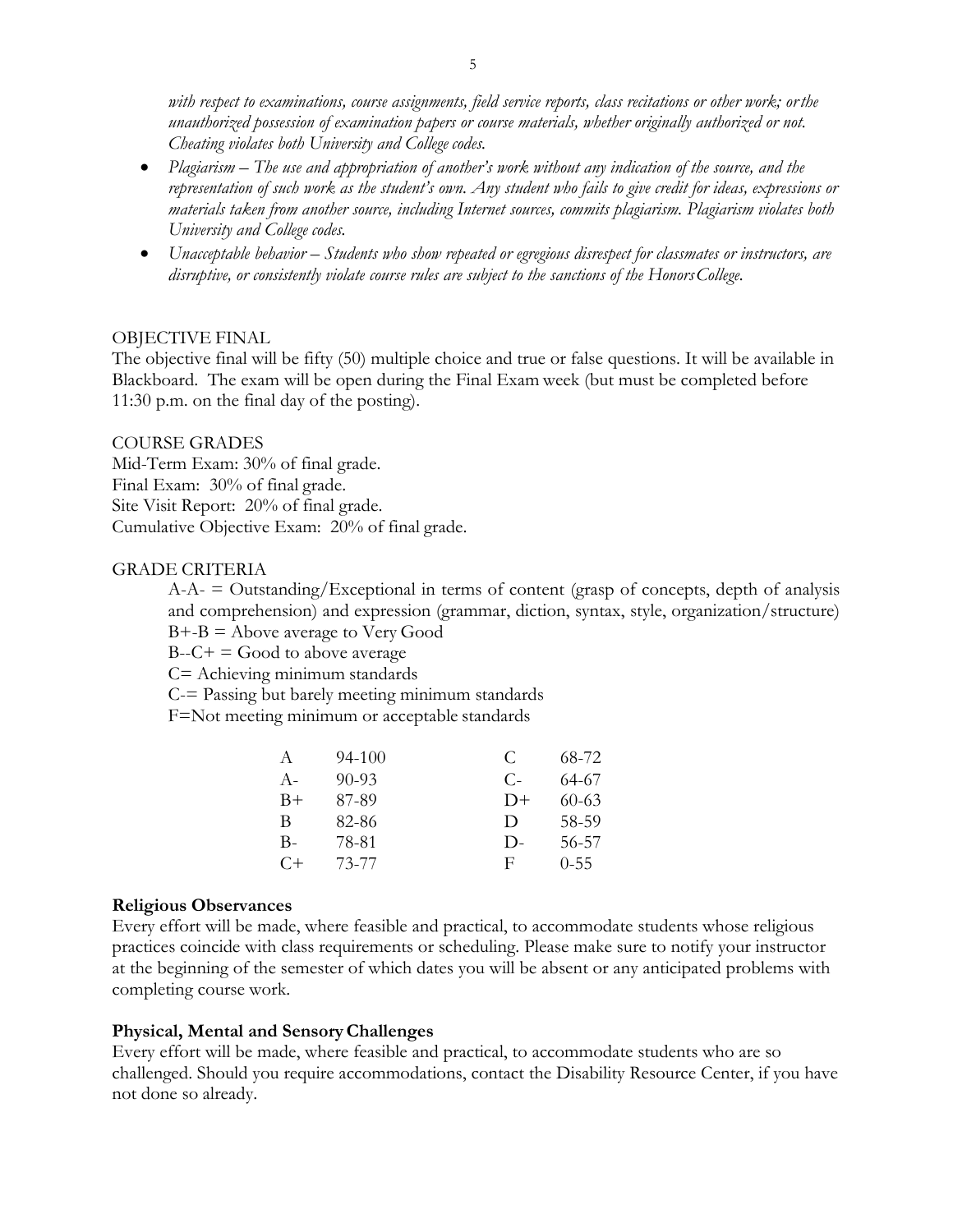# COURSE OUTLINE

| Week 1         | I. The Pre-Socratics (600 b.c.) to Late Antiquity (400 c.e.)<br>Introduction: Syllabus, Requirements, Overview of course                                                                                                                                                                                                                                                                                                                               |
|----------------|--------------------------------------------------------------------------------------------------------------------------------------------------------------------------------------------------------------------------------------------------------------------------------------------------------------------------------------------------------------------------------------------------------------------------------------------------------|
| $\ddot{\cdot}$ | The Analysis of Religion: Greek Naturalism vs. Judeo-Christian Supernaturalism:<br>Historical vs. Dogmatic Method in the Study of Religion<br>Required Reading: ; Livingston, Chapters 1: "What is Religion?" (3-14); Chapter 8:<br>"Concepts of the Divine and Ultimate Reality" 153-179.<br>Recommended (if you don't have background): Nigosian, chapters on Hinduism and<br>Buddhism.                                                              |
|                | Recommended Film: "330 Million Gods" (on Blackboard)                                                                                                                                                                                                                                                                                                                                                                                                   |
| Week 2         | II. A. The Victory of Judeo-Christianity in the West until the Protestant<br>Reformation (400-1600)<br>The Study of Religion in the 19th century (II)<br>Required Reading: Livingston, chapter 2: "Ways of Studying Religion" (15-32);<br>Chapter 9: "Cosmogony: Origins of the Natural and Social Order" (183-208).<br>Recommended (if you don't have the background): Nigosian, chapter on Chinese Religions<br>(Taoism and Confucianism).           |
|                | Recommended Film: "Footprint of the Buddha" (on Blackboard)                                                                                                                                                                                                                                                                                                                                                                                            |
| Week 3         | II. B. The Rise of Scientific Naturalism: Renaissance and Reformation to the<br>Enlightenment (1600-1800): Spinoza, Reimarus, Hume, and Kant<br>Required Reading: Alvarez, "Study of Religion in the West: 1800-1900" (on<br>Blackboard); Livingston, Chapter 4: "Sacred Symbol, Myth, and Doctrine" (53-73).<br>Recommended Film: "Chinese Religions: A Question of Balance" (on Blackboard)                                                          |
| Week 4         | IV. A. Reaction to the Enlightenment Scientific Naturalism: The<br>Philosophical Defense of Religion: Schleiermacher and Hegel (1800-1840)<br>Required Reading: Alvarez, "Study of Religion in the West: 1900-1960" (on<br>Blackboard); Livingston, Chapter 5: "Sacred Ritual" (74-93); David F. Strauss,<br>Preface to the Life of Jesus Critically Examined (on Blackboard, REC).<br><b>CASE STUDY I: RITUAL &amp; SACRIFCE IN ANCIENT RELIGIONS</b> |
| Week 5         | IV. B. The Radical Defense of Scientific Naturalism: The "Hegelian Left"<br>(Feurcbach, Strauss, Stirner), Darwin, and Nietzsche<br>SITE VISIT REPORT DUE (BLACKBOARD)<br>Required Reading: Livingston, Chapter 6: "Sacred Scripture" (96-123); Edgerton,<br>Bhagavad Gita, 62-91; Ludwig Feuerbach, "The Essence of Christianity" (on<br>Blackboard); Feuerbach, "Towards a Critique of Hegelian Philosophy" (on<br>Blackboard).                      |
| Week 6         | IV. C. The Triumph of Scientific Naturalism: The Sociological-<br>Anthropological-Psychological Analysis of Religion<br>(2 <sup>nd</sup> week later paper submission: 10 point deduction)<br>Required Reading: Livingston, Chapter 10: "Views of the Human Problem" (212-                                                                                                                                                                              |

231); "Karl Marx" (in Pals); Max Stirner, selection from *The Ego and its Own* (on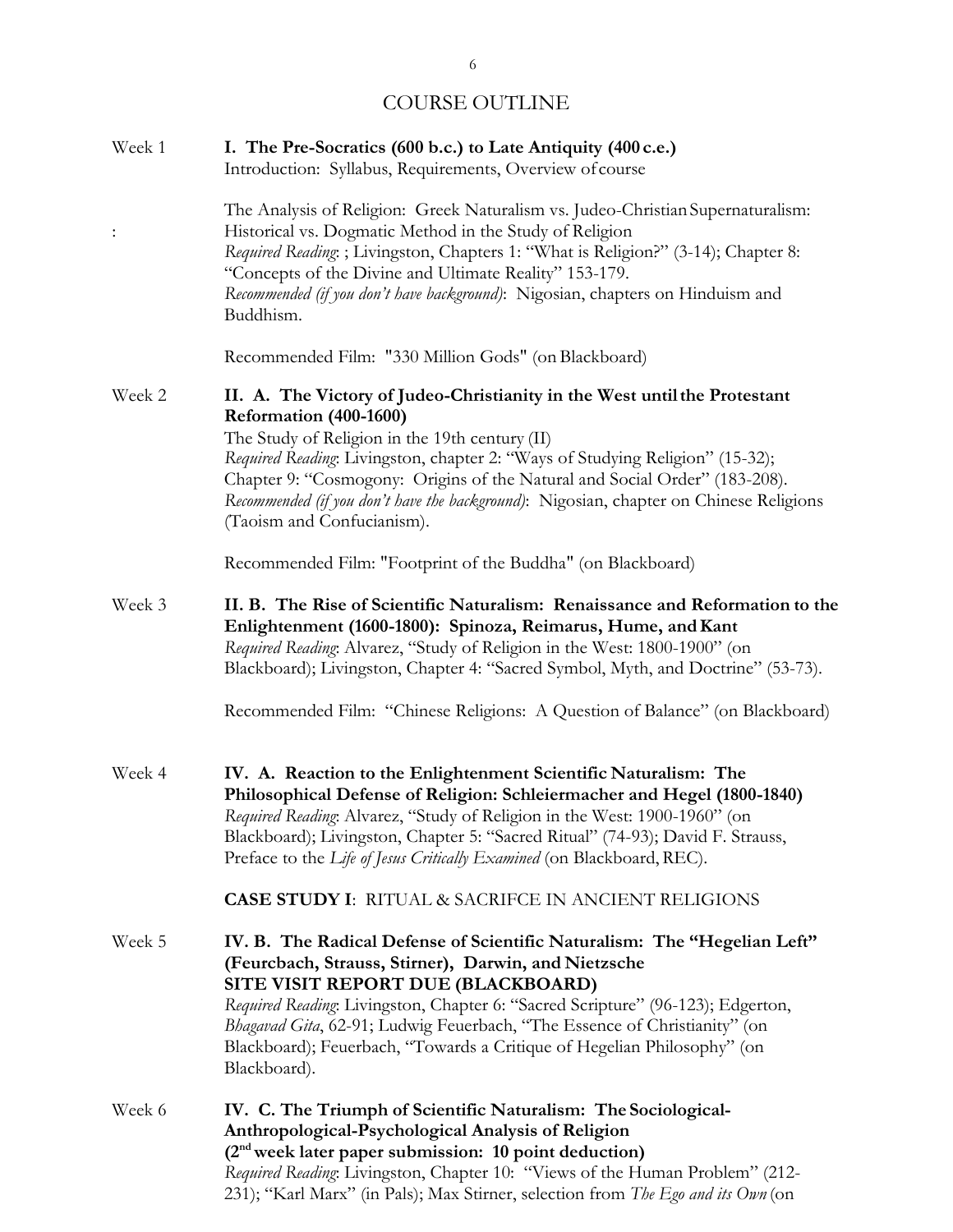Blackboard).

**CASE STUDY II**: A Sociological Interpretation & Critique of the *BhagavadGita* Karl Marx versus Emile Durkheim

# Week 7

|         | SITE VISIT GRADES POSTED AND AVAILABLE FOR VIEWING:<br>$(3rd$ week later paper submission: 20 point deduction)<br>Required Reading: "Emile Durkheim" (in Pals). Livingston, Chapter 13: "Soteriology:<br>Ways and Goals of Salvation and Liberation" (287-337).<br>Recommended: Nigosian, Chapter on Christianity.                                                                                                 |
|---------|--------------------------------------------------------------------------------------------------------------------------------------------------------------------------------------------------------------------------------------------------------------------------------------------------------------------------------------------------------------------------------------------------------------------|
|         | Recommended Film: "Land of the Disappearing Buddha" (on Blackboard)                                                                                                                                                                                                                                                                                                                                                |
| Week 8  | MIDTERM EXAM DUE (BLACKBOARD)<br>Required Reading: "E. B. Tylor and James Frazer" (in Pals);<br>Readings from the Bible that illustrate the Numinous: Exodus 1-4; II Kings 3:24-27;<br>Kingship Ideology: Psalm 2, 89, II Chronicles 13; Prophetic Critique of religion and<br>kingship ideology: I Kings 12, Isaiah 58, 61, Jeremiah 7.<br>Recommended Reading: Books of prophets Amos and Hoseah (in the Bible). |
|         | Recommended Reading: Nigosian, Chapter on Judaism                                                                                                                                                                                                                                                                                                                                                                  |
| Week 9  | $(2nd$ week late paper submission: 10 points deduction)<br>Required Reading: Livingston, Chapter 12, "Ethics: The Foundations of Moral<br>Action" (259-283); Peter Berger, selection from The Sacred Canopy.                                                                                                                                                                                                       |
|         | <b>CASE STUDY III</b> : Kingship Propaganda in Ancient Israel and the Prophetic<br>Critique                                                                                                                                                                                                                                                                                                                        |
| Week 10 | MIDTERM GRADES POSTED AND AVAILABLE FOR VIEWING:<br>Christianity: Sects, Church, and Cults: Bureaucrats, Prophets, and Charismatic<br>Leaders<br>Required Reading: Livingston, Chapter 7: "Society and the Sacred" (124-147); "Max<br>Weber" (in Pals).<br>Recommended Reading: Nigosian, Chapter on Christianity.                                                                                                 |
|         | <b>CASE STUDY IV: EARLY CATHOLICISM</b>                                                                                                                                                                                                                                                                                                                                                                            |
|         | Recommended Film: "The Golden Temple at Amritsar and the Adi Granth" (on<br>Blackboard)                                                                                                                                                                                                                                                                                                                            |
| Week 11 | Freud (and others) and the Psychological Interpretation of Religion<br>Required Reading: "Freud" in Pals.                                                                                                                                                                                                                                                                                                          |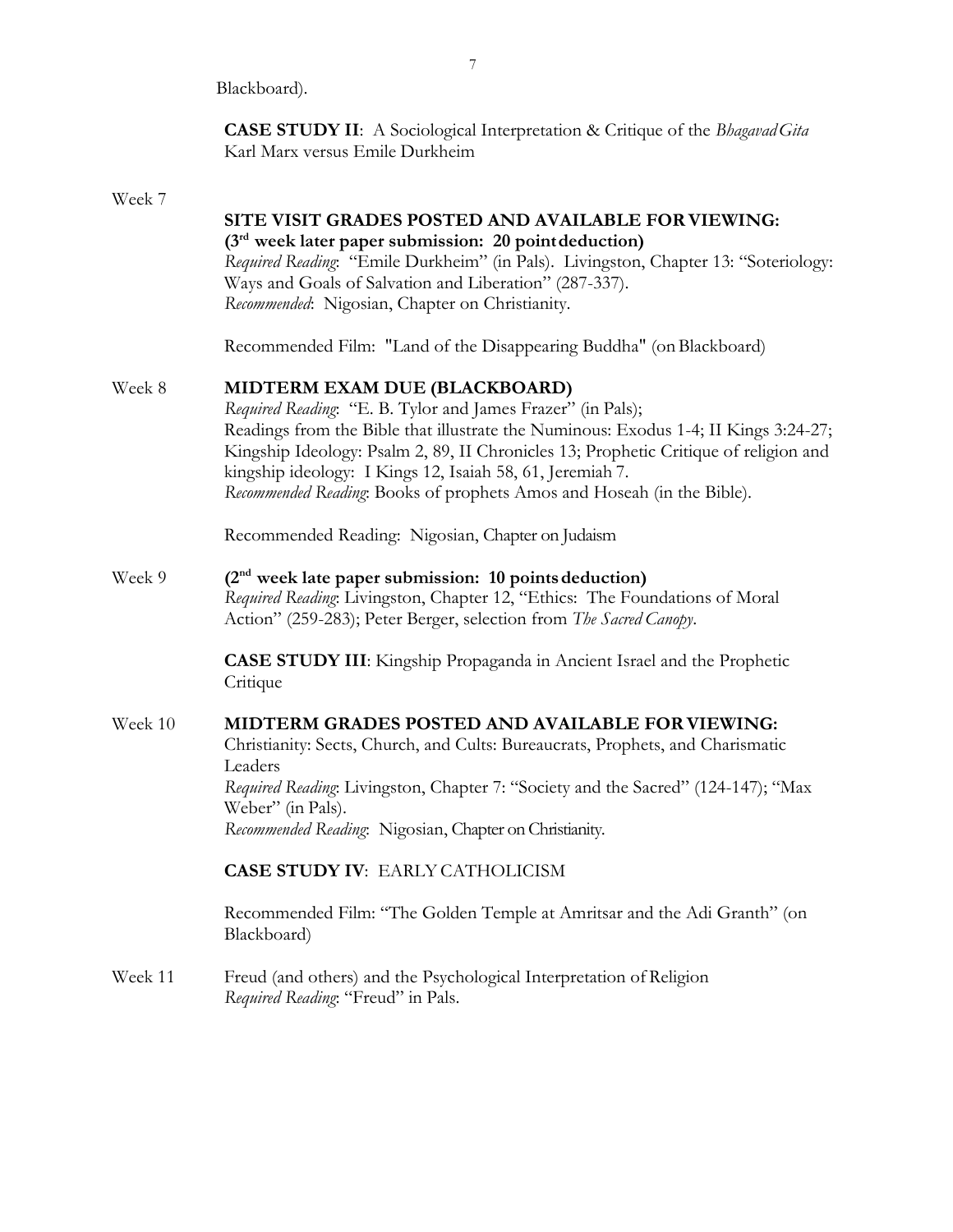#### Week 12 **V. A. SCIENTIFIC NATURALISM CHALLENGED: THE RECOVERY OF THE SACRED: The New Sociological-Antropological Interpretation of Religion**

### Clifford Geertz

*Required Readings*: Livingston, Chapter 11: "Theodicy: Encountering Evil" ( 235- 254; Clifford Geertz, "Religion as a Cultural System" (on Blackboard).

### Week 13 **V. B. THE RECOVERY OF THE SACRED: From Otto to Eliade**

*Required Reading*: Livingston, Chapter 3: "The Sacred and the Holy" (37-50); Rudolf Otto, *The Idea of the Holy* (on Blackboard); "Mircea Eliade," in Pals; selections from Martin Heidegger, "Letter on Humanism" (on Blackboard)

Recommended Reading: Nigosian, chapter on Islam Recommended Film: "There is no God but God"

# Week 14 **V. C. THE PHILOSOPHICAL DEFENSE OF RELIGION: Thomas**

**Nagel,**

### **Martin Heidegger, William Lane Craig and J. P. Moreland and the Rise of Fundamentalism**

*Required Reading*: Livingston, Chapter 14: "Secularization [and] Contemporary Religious Fundamentalism" (341-357); J. P. Moreland, "Slouching Toward Theism: Reflections on Thomas Nagel's *Mind and Cosmos: Why the Materialist Neo-Darwinian Conception of Nature is almost Certainly Wrong*" (on Blackboard).

**CASE STUDY V**: Christian and Islamic Fundamentalisms

### Week 15 **FINAL EXAM DUE DATE TBA (BLACKBOARD) OBJECTIVE FINAL EXAM POSTED WEEK OF FINAL EXAMS** Required Film: The Message [on the career of prophet Muhammed (pbuh) from 610- 632] (required viewing on YOUTUBE.COM).

History, Horizons, Relativism, and the Question of Truth

*Recommended Reading*: Mortimer Adler, *Truth in Religion* (on Blackboard,REC) Wilfred Cantwell Smith, *The Meaning and End of Religion* (chapters 1, 2, on Blackboard, REC)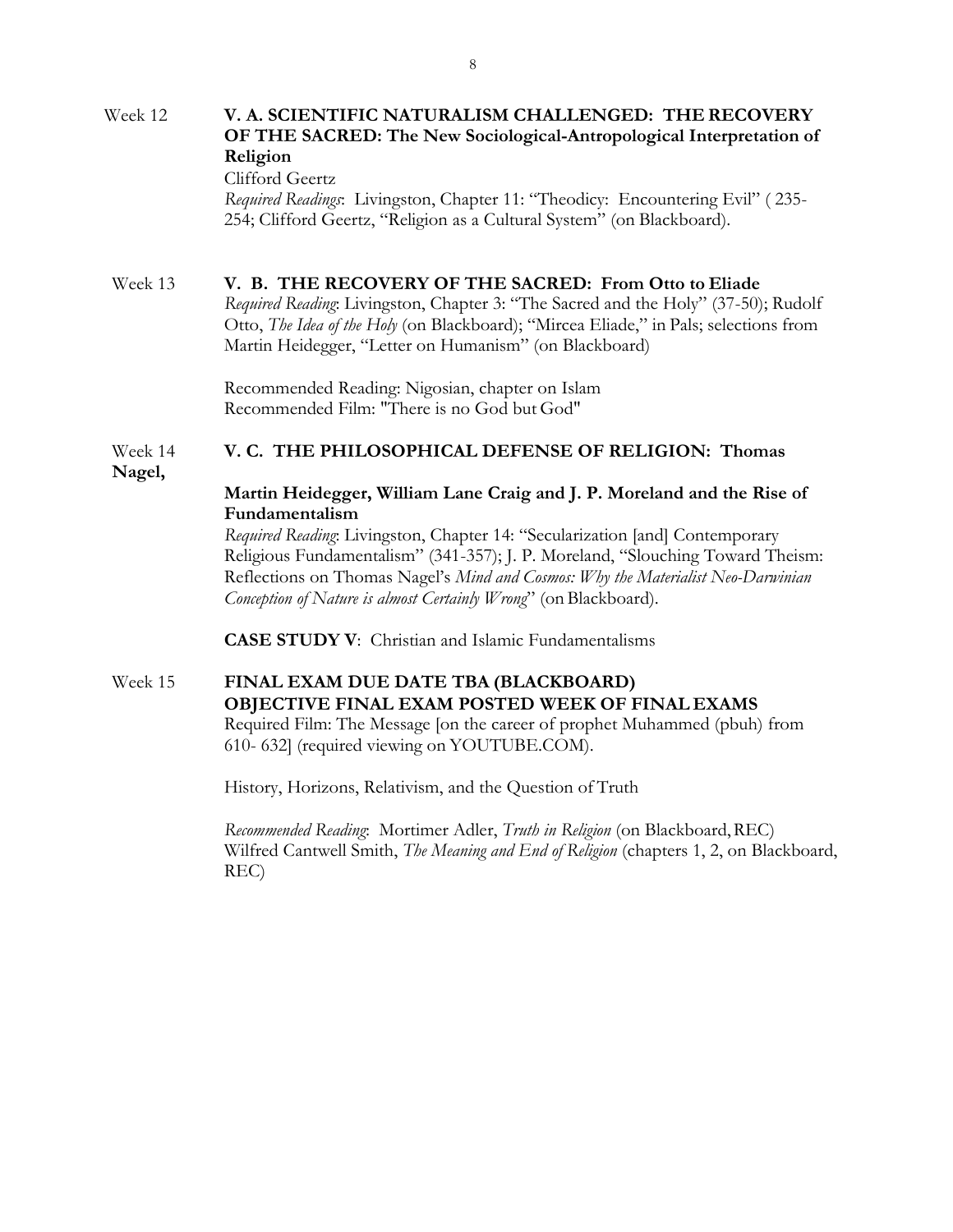### RELIGIOUS SITES OF SOUTH FLORIDA

A REMINDER TO ALL STUDENTS THAT THE SITE VISIT AND REPORT MUST BE DONE FOR A RELIGIOUS TRADITION **THAT IS NOT THE STUDENT'S OWN**. If a phone number is no longer valid, call information and please let the instructor know that the number(s) has been changed so that the directory can be updated. If you learn about other sites not included below, please let the instructor know also. **I strongly recommend that you visit the site first to familiarize yourself with location and the times officially given by the personnel at the site. Any information concerning service times given below are tentative**.

**ISLAMIC: the times to go are Fridays and Sundays at 1:30 p.m. Female students can bring a scarf with them if they don't want to stand out, but it is not required.**

Miami Gardens Mosque (Sunni) 4305 N.W. 183 street Miami, Florida 33055

Mosque of Miami (Sunni) 7350 N.W. 3rd Street Miami, Florida 33126 305-261-7622

Masjid Al-Ansar (Sunni) 5245 N.W. 7th Avenue Miami, Florida 33127 305-757-8741

Islamic School of Miami Masjid al-Noor (Sunni) 11699 SW 147 Ave Miami, FL 33196 (305) 408-0400 Tasnim Uddin, Principal of School Friday: 1:30 pm, Islam School on Sundays: 10am-12pm (behind the Exxon gas station)

Islamic Jafferia Association Imambara (Shia) 10554 N.W. 132nd Street Hialeah Gardens, Florida 33016 (305) 557-6835 <http://www.ijamiami.org/>

Muhammad's Mosque # 29 (Nation of Islam) 5660 N.W. 7th Ave. Miami, Florida 305-756-9136

#### **BAHAI**

FIU Bahai Club 305-436-2490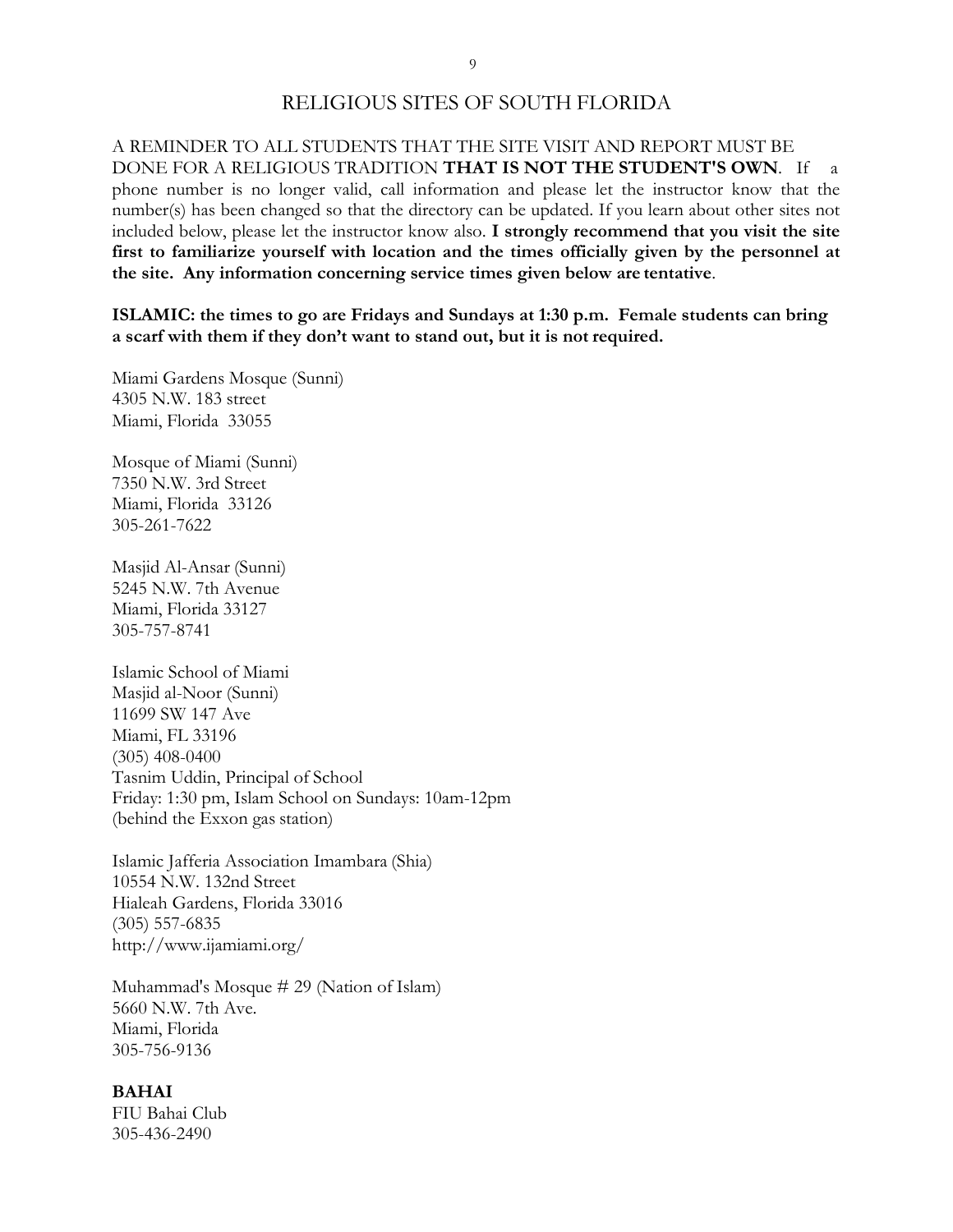Bahai Faith (South) 9300 S. Dixie Hwy. Miami, Florida 305-570-8886

Bahai Faith (North) 4365 Rock Island Rd. Ft. Lauderdale (North of Commercial) 954-524-4084

#### **BUDDHIST**

(Nichiren Buddhist) Sokka Gakkai International Miami Community Center 20000 S.W. 36th St. Ft. Lauderdale, Florida 33332 954-349-5200

Avalokiteshvara Buddhist Study Center 321 Lamont Road Ft. Pierce, Florida 34947-1541 Email: [info@avalokiteshvara.net](mailto:info@avalokiteshvara.net)

International Zen Institute of Florida (Buddhist) Dharma House 3860 Crawford Avenue Miami, Florida 33133 305-448-8969

Wat Buddharangsi Temple (Thai, Buddhist) 15200 S.W., 240th Street Homestead, Florida 305-245-2702

International Dharma Center(Buddhist) P.O. Box 141728 Coral Gables, Florida 33114-1728 305-267-8000 (Ileana Davis)

Kagyu Shedrup Chöling (Tibetan Buddhist) 1905 Monroe Street Hollywood, Florida 33020 954-920-1346

### **HINDU: Plan to attend Sunday mornings at 10:00 a.m.**

Shiva Vishnu Temple 5661 Dykes Rd. (S.W. 160th Ave) Pembroke Pines (Davie)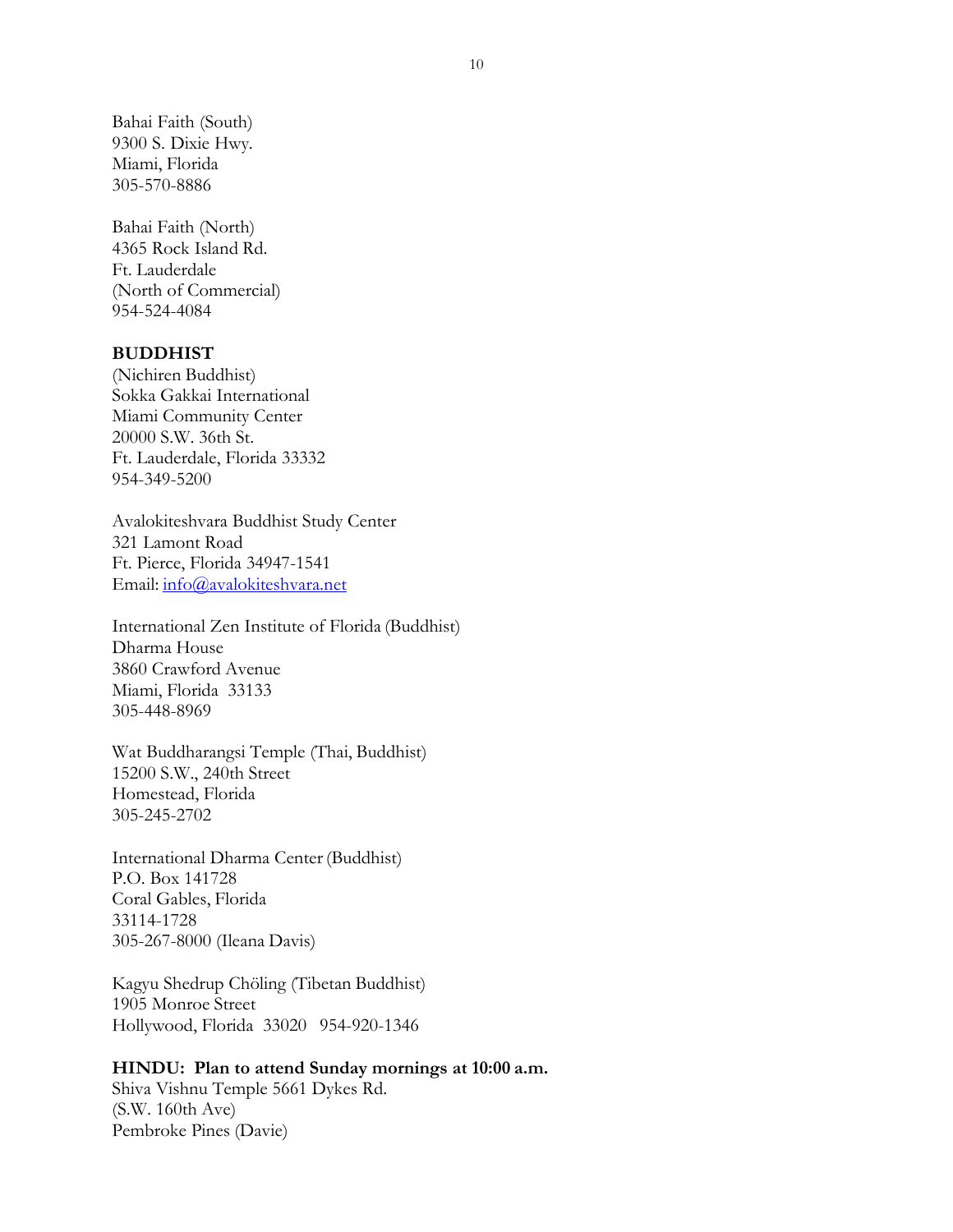954-689-0471 [webmaster@shivavishnu.org](mailto:webmaster@shivavishnu.org) (I-75 north, exit at Sheridan, go west to Dykes Road, then go north for about a mile, temple on the left)

The South Florida Hindu Temple 13010 Griffin Road Davie, Florida 954-438-3675 [info@sfht.org](mailto:info@sfht.org)

Hare Krishna Temple 3220 Virginia St. Coconut Grove, Florida 305-442-7218

### **SIKH: Plan to attend Sunday mornings at 10:00 a.m.**

Sikh Society of Florida 16000 Sterling Rd. Pembroke Pines, Florida 954-680-0221 (Same directions as to Shiva Hindu Temple, but closer to Sheridan on Dykes Road)

# **JAIN**

Jain Center of South Florida 1960 N. Commerce Parkway #11 Weston, FL 33326 Here is Direction Link for Jain center. <http://jaincentersfl.com/direction.html>

### **JEWISH AND CHRISTIAN**

Synagogues: Friday evenings, near Sundown; and Saturday mornings, 8:00 a.m. only. Christian churches: 11:00 a.m. morning service. Consult Yellow Pages for synagogue or church nearest where you live.

Students are encouraged to do detective work and find representatives of the other major world religions in Miami or the South Florida area: **Taoism**, **Confucianism** (Chinese), **Shinto** (Japanese), and **Zoroastrianism** (Persian/Iranian, and mostly in Bombay,India).